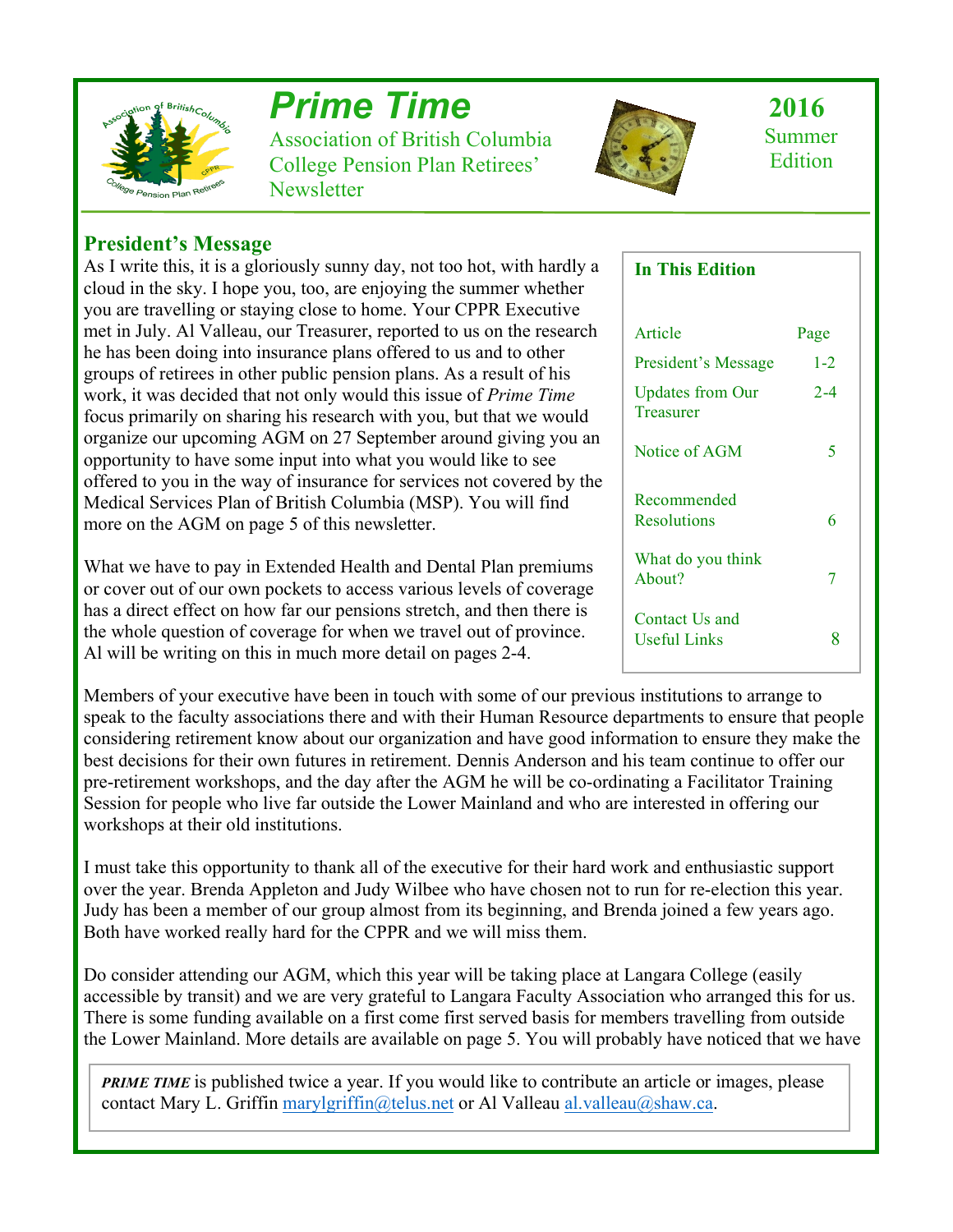moved our AGM from its usual spring/summer time to the fall. This change is because we are presenting a Resolution to the AGM to move our year end from June to September to coincide more closely with when the majority of our annual dues are collected from our September Pension cheques.

As you know, one of our aims in the CPPR is to maintain and develop further our relationship with the Pension Partners because their decisions can have an effect upon our lives. We are glad to note, therefore, that FPSE has appointed a member of our executive, Kathy Conroy, to join Penny Heaslip as one of the retired appointees to its Pension Advisory Committee. Kathy replaces Paul Ramsey who has been appointed to replace the BCGEU's Danny Bradford as the Retired Pension Trustee. To ensure that over time we as the group representing retirees are able to maintain these close lines of communication with the retired Trustee and with FPSE, we are bringing a couple of Constitutional Changes for consideration by the AGM. You will see these on page 6. They will also be posted on our website.

*Mary L. Griffin*

# **Updates from our Trea\$urer and Notes on Insurance**

## **Financial Status of the Association**

It has been a busy year, and, as with starting up any new organization, much of the financial planning was guess work based on the information we had for our association when it was a part of the RTA, and had a completely different structure and a smaller membership. I can report that with the increase in membership and the fact that we now retain the complete \$40 annual membership rather than giving \$40 of the RTA \$45 membership to the RTA, we are on solid financial ground. We are still growing, and still adjusting our organization, but all the growth and organization has been positive and has been further enhanced by the continued support of FPSE and other organizations and a sound executive that has pitched in where necessary.

#### **Insurance Matters**

One of the items that seems to be of major importance to our members and to those who are about to retire is extended health and dental, and travel insurance. When you are working, you take the fact that you have extended health and dental for granted, and taking out the occasional short term travel insurance policy for travel is not a major financial burden. Once you retire, you realize the veracity of the statement that between 20 to 23% of your gross salary when you were working was composed of the employer's extended health, dental, STD, LTD and pension expenses for each employee. As well, you realize that group plans that you can get through your pension plan are not as beneficial as those you had while you were working. As such, when you retire, there are options that you consider.

However, comparisons of different plans are complex. CPPR has been active comparing some of the plans that are similar to ours. As you can see from the table on the next page, the old adage is true; the devil is indeed in the details. Over the next year, we will be endeavouring to make sure that the extended health, dental and travel insurance available to you as a member is the best CPPR can get. Besides being able to advocate on your behalf in regard to pension matters, we realize that one of your paramount concerns is centred on health concerns. To this end, CPPR will be comparing the coverage we now get to what is available to other plans in the BC public sector as well as discussing insurance concerns with other public sector retirement associations and the trustees to our plan to ensure that you get the best coverage possible. In the table, you will see that we have included cost/benefit analysis for a new plan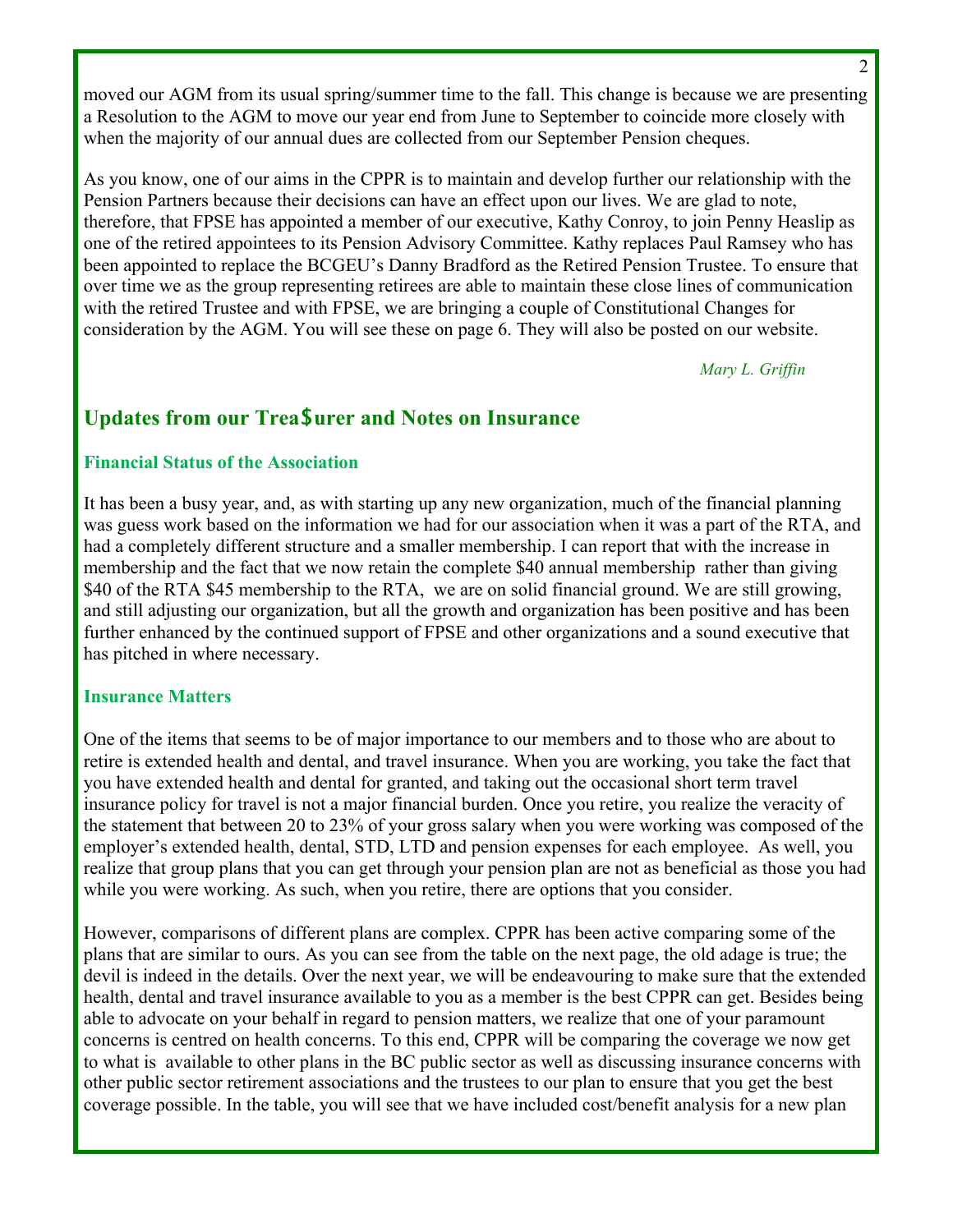| Different Medical Plans comparisons June 2016 |  |  |  |
|-----------------------------------------------|--|--|--|
|-----------------------------------------------|--|--|--|

|                            | <b>College Plan</b> | <b>Teachers</b>  | <b>Municipal</b> | <b>Public</b>     | Ontario         | Johnson         | <b>Thrive</b> |
|----------------------------|---------------------|------------------|------------------|-------------------|-----------------|-----------------|---------------|
| <b>Extended</b>            |                     |                  |                  | <b>Service</b>    |                 | <b>Prestige</b> |               |
| <b>Health</b>              |                     |                  |                  |                   |                 |                 |               |
| One                        | 72.07               | 74.29            | 75.00            | 54.00             | 88.17           | 88.             |               |
| Couple                     | 144.14              | 148.73           | 136.00           | 108.00            | 176.35          | 200.00          |               |
| Lifetime                   | 150.000             | 200,000          | $200,000$ as     | 200,000           | n/a             | 250,000         |               |
| limit                      |                     |                  | of 2017          |                   |                 |                 |               |
| Deductible                 | 250.00/person       | \$200/person     | \$100/person*    | 250/person        | none            |                 |               |
| Percentage                 | 80% up to           | 80% to           | 70% to           | 70% to            | Rx 85%          | 100% per        |               |
|                            | \$1,000, 100%       | \$1,000          | \$1,000 100%     | \$2,000           | up to           | day semi/       |               |
|                            | after               | 100% after       | after            | 100% after        | \$3,500         | private         |               |
| Hospital                   | Covered semi        | Semi private     | -not listed      | Semi private      | Optional        |                 |               |
|                            | private             |                  |                  |                   | plan @<br>95%   |                 |               |
| Vision                     | 150/2 yrs           | 300/3yrs         | $\alpha$         | 200/2 yrs         | 400/2yrs        | 300/2yr         |               |
| Physio et<br>al            | 250/yr              | $1,000/\gamma r$ |                  | 500/yr            | 1200/yr         | 1000/yr         |               |
| Out of prov                | 100%                | 100%             |                  |                   | $\overline{**}$ | $***$           |               |
| in Cda                     |                     |                  |                  |                   |                 |                 |               |
| Medical                    | \$500/yr            | 400              |                  | 400               | Inside          | Inside          |               |
| services                   |                     |                  |                  |                   | limits          | limits          |               |
| Hearing                    | 700/ear/4 yrs       | 1400 /4 yrs      |                  | 700/ear/4yrs      | 1100/<br>5yrs   | 1000/5yrs       |               |
|                            |                     |                  |                  |                   |                 |                 |               |
| <b>Dental</b>              |                     |                  |                  |                   |                 |                 |               |
| Basic 1                    | 24.43               | 24.00            | 22.62            |                   |                 | 55.00           |               |
| Basic 2                    | 46.41               | 45.64            | 43.00            |                   |                 | 110.00          |               |
| Enhanced<br>1              | 47.32               | 45.41            | 43.00            | 42.00*            |                 | 56.00           |               |
| enhanced<br>$\overline{2}$ | 89.92               | 86.22            | 76.67            | 84.00*            |                 | 112.00          |               |
| Basic 1/2                  | 75% to              | 70% to           | 70% to           | 75% up to         |                 |                 |               |
|                            | 1000/person         | 1000/person      | 1000/person      | 750/person        |                 |                 |               |
| Enhanced                   | Up to               | Up to            | $70%$ to         | <b>Up to 1500</b> |                 |                 |               |
|                            | 2000/person         | 2000/person      | 2,000/person     | incl major        |                 |                 |               |
|                            | incl major          | incl major       | incl major       | restorative       |                 |                 |               |
|                            | restorative         | restorative      | restorative      | incl crowns       |                 |                 |               |
|                            | 1X/5yrs             | $1X/5$ yrs       | 1X/5yrs          | $1X/5$ yrs        |                 |                 |               |
|                            |                     |                  |                  |                   |                 |                 |               |
|                            |                     |                  |                  |                   |                 |                 |               |
|                            |                     |                  |                  |                   |                 |                 |               |
|                            |                     |                  |                  |                   |                 |                 |               |

• \*New plan with basic and enhanced in January 2017

\*\* Out-of-Province & Out-of-Country -reimbursed at 100% -\$2,000,000 per trip -multi-trip plan (up to 93 days per trip) -trip cancellation / interruption (\$6,000 per trip) -90-day stability clause

\*\*\*Out-of-Province & Out-of-**Country** -reimbursed at 100% -\$2,000,000 lifetime maximum -multi-trip plan (up to 62 days per trip) -trip cancellation / interruption (\$6,000 per trip) -sudden & unforeseen clause

3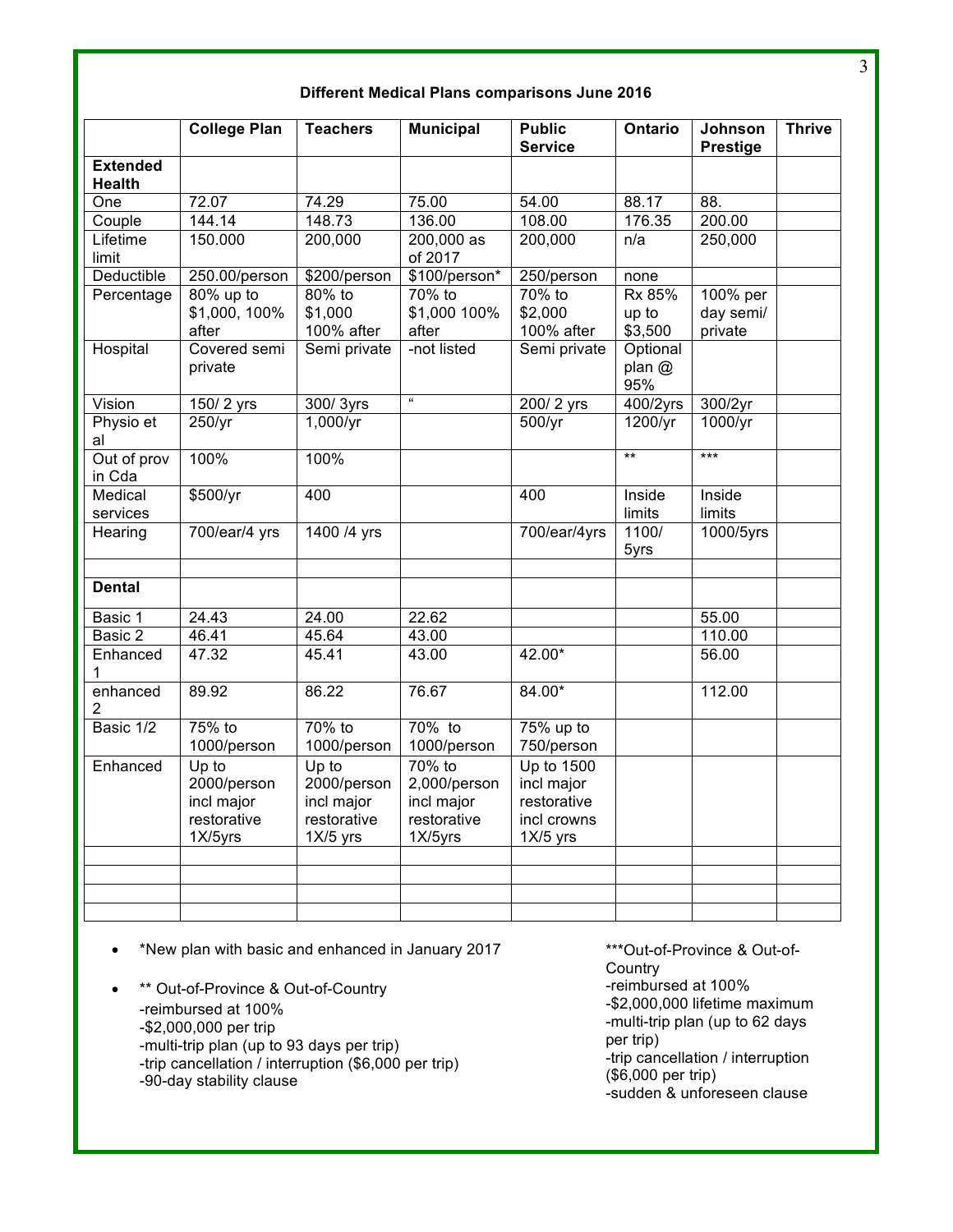that Johnson, the insurance company that has brought you MEDOC travel insurance, is offering to our association. This new plan has a set of different coverage rates that can in some options include travel insurance. Besides this, we have included Johnson's insurance plan for the Retired Teachers of Ontario as they have been aggressive in marketing their membership and travel insurance to retiring educators in BC from both the Teachers and the College Pension Plans, even though they cannot advocate for us on any College Pension Plan related issues.

At the AGM workshop, you will have an opportunity to have input on what kind of coverages you would like us to pursue.

|                        | <b>College Plan</b>      | <b>Ontario Teachers with</b> | <b>Thrive</b> (New Plan |
|------------------------|--------------------------|------------------------------|-------------------------|
|                        |                          | <b>Travel</b>                | Proposed by Johnson)    |
| Single/couple per year | $72.07$ $X12 = 864.84$   | 88.17 X 12 = 1058.04         |                         |
|                        | $144.14$ $X12 = 1729.68$ | 176.35 X12= 2116.20          |                         |
| With Medoc */couple    | $55 X12 = 660 = 2389.68$ |                              |                         |
| Basic                  |                          |                              | $95 X12 = 1140.00$      |
|                        |                          |                              | 163 X12 = 1956.00       |
| With travel            |                          |                              | $107. X12 = 1284.00$    |
|                        |                          |                              | 190.50X12=2286.00       |
| Enhanced               |                          |                              | 148 X 12 = 1776.00      |
|                        |                          |                              | 253.50X12=3042.00       |
| With travel            |                          |                              | 162 X12 = 1944.00       |
|                        |                          |                              | 285.5 12 = 3426.00      |
| Superior               |                          |                              | 199.50X12=2394.00       |
|                        |                          |                              | 342 X12= 4104.00        |
| <b>With Travel</b>     |                          |                              | $217.5X12 = 2610.00$    |
|                        |                          |                              | 382 X12= 4584.00        |

## **Extended Health and Travel Insurance Annual Cost Comparison**

Medoc travel insurance rates change in 5 year bands 65-70, 70-75 etc. For this rate, the approximate 65-70 standard band is being used with up to 35 day long trips

#### *Al Valleau*

**Current Executive** and Elections (accurate at time of going to press).

#### **Table Officers Standing for re-election**

Mary L. Griffin (President), Dennis Anderson (Vice-President), Norah Andrew (Secretary), Al Valleau (Treasurer)

**Directors Standing for Re-election:** Danny Bradford, Peter Clark, Kathy Conroy, Jack Finnbogason, Paul Ramsey, Dick Schultz, Maureen Shaw.

**Directors with a continuing term:** Ken Bauder, Tom Whalley

**Resigning Directors:** Brenda Appleton, Judy Wilbee

4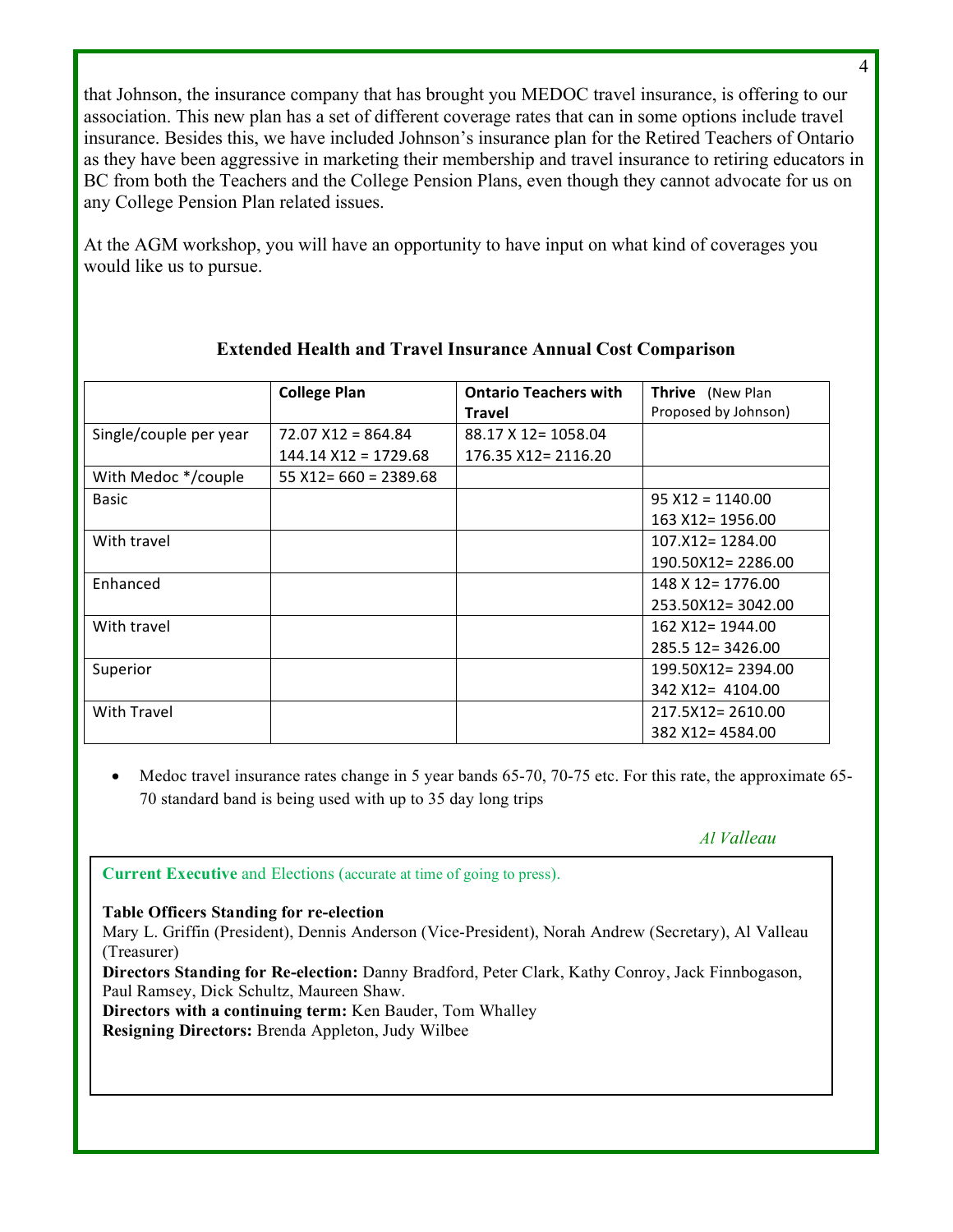# **Formal Notice of Our AGM**

#### **Association of British Columbia college Pension Plan Retirees (CPPR)**

#### **Notice of Annual General Meeting**

**Tuesday 27 September 2016**

**10:30 am**

**at**

**Langara College**  $100$  West  $49<sup>th</sup>$  Avenue, Vancouver

## **Lunch Provided**

All Members of the Association are invited to attend. Bring a retired colleague with you. Memberships will be available at the door and new members will be entitled to vote.

The formal business meeting will include a **Workshop** in which all members in attendance with participate

on

**Ensuring and Insuring our Health Come and have your opinion and experiences be a part of this important topic and help forge CPPR's position on health insurance**

#### **Travel Funding**

Members from areas where the half-price ferry fare or public transit is unavailable (Kamloops, Prince George, the Kootenays, the Okanagan, the North Island, and the North Coast) are invited to apply for up to \$300 travel assistance to attend the meeting. Such assistance will be awarded on a first come first serve basis per area. **Apply** by emailing al.valleau@shaw.ca.

**To apply for funding, please contact al.valleau@shaw.ca.** It would be helpful if we could have an idea of our attendance, so please email **marylgriffin@telus.net** with the heading **AGM** if you plan to attend.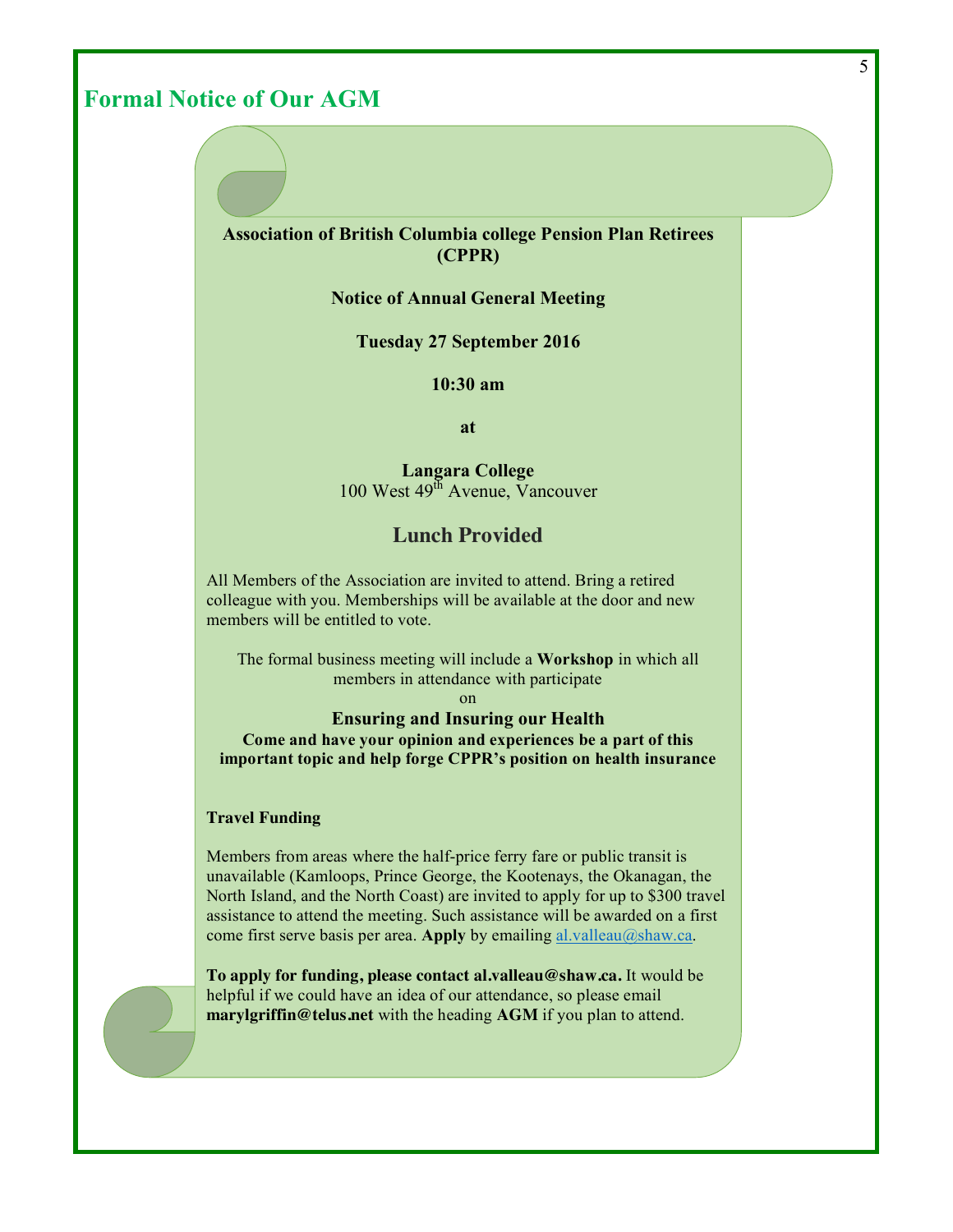# The Following Constitutional Resolutions will be brought to the AGM.

## **RECOMMENDED CONSTITUTIONAL AMENDMENTS**

## *YEAR END*

Given the accounting and reporting challenges presented by our current Financial Year End and to begin the Financial Year the month following the Pension Corporation's deduction of dues from members' September pension cheques, Resolved that clause 5.1 of the constitution be amended to read:

5.1 The Fiscal Year of the Association shall be September  $1<sup>st</sup>$  to August  $31<sup>st</sup>$ .

## *DIRECTORS ONE*

#### RATIONALE

As the formal representative of retirees from the college system, the ABC CPPR needs to be current on the actions, reports, and decisions of the College Pension Management Board that affect our membership. At present, the CPPR relies, to a great extent, on the pension information about the College Pension Fund given us by the Retired Representative on the College Pension Board (within the bounds of confidentiality). The current representative has been a great help in informing us about developments. This is, however, an informal arrangement.

## **Therefore**

## **Resolved that Clause 3.1 of the ABC CPPR constitution be amended to read**

**3.1.***1* **(a) The number of** *full voting* **Directors** shall be a minimum of five and a maximum of fifteen including: Five Table Officers, namely the President, Vice-President, Immediate Past President, (for one term only), Secretary, and Treasurer.

(b) *The Retired Trustee will be an ex-officio Director of the Association unless he or she is already a duly elected Director of the Association.*

## *DIRECTORS TWO*

#### RATIONALE

Another channel of information is provided by one of the FPSE appointed retired representatives on the FPSE Pension Advisory Committee (PAC) who is currently a duly elected director of the CPPR. This PAC representative has been equally helpful in ensuring our information is complete and timely. However, recognizing that we do not participate directly in the appointment of that representative, and that at present FPSE's own policies do not mandate that such representative be a member of our organization, it is time to formalize that information channel.

#### **Therefore**

#### **Resolved that Clause 3.1 of the ABC CPPR constitution be amended to read**

*3.1.2. One of the Retired Representatives from the Federation of Post Secondary Educators' Pension Advisory Committee, as appointed by FPSE, will be invited to be an ex-officio Director of the Association unless he or she is already a duly elected Director of the Association.*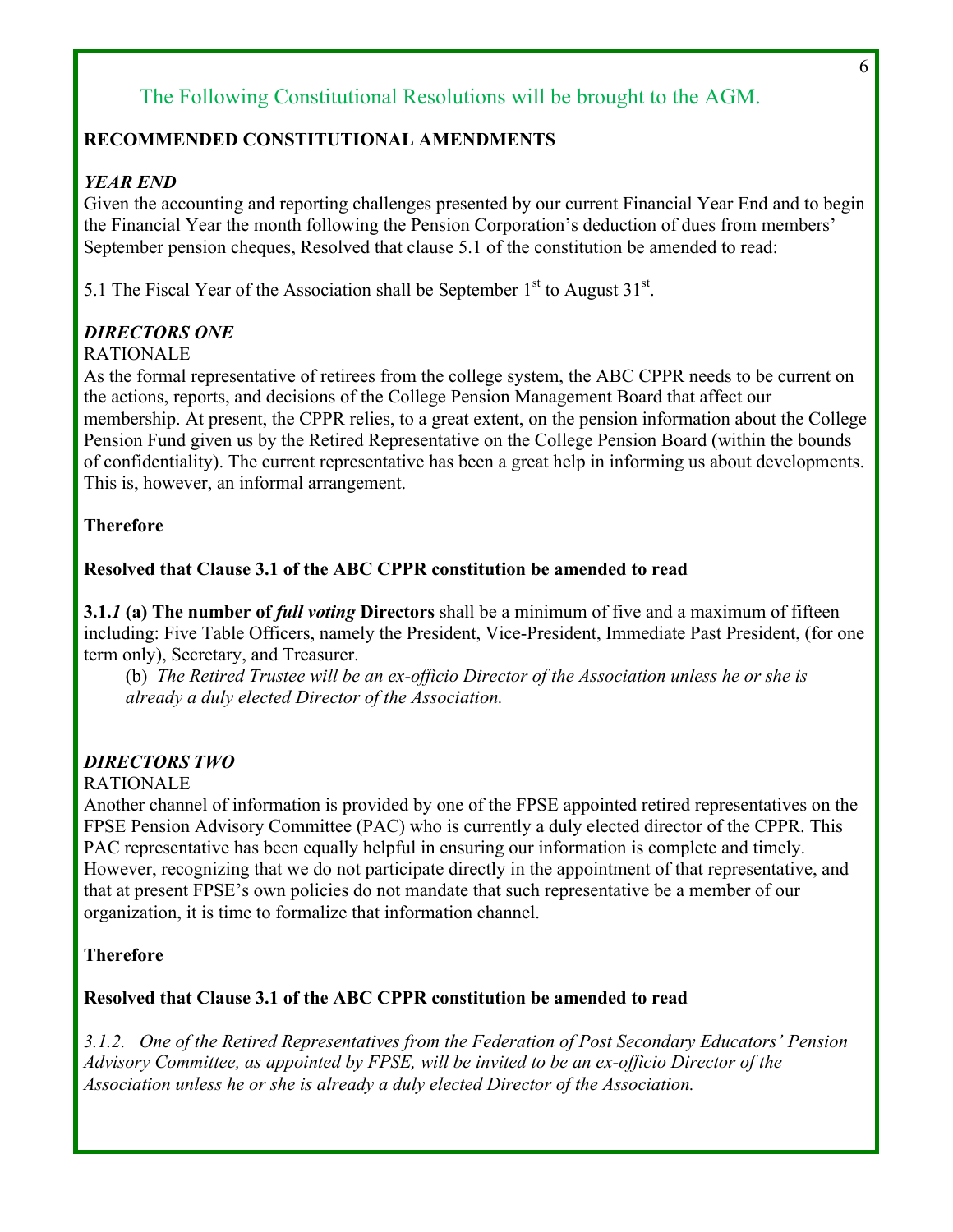#### 7

4

# **What do You think About . . . ?**

## **Proposed Changes to the Canada Pension Plan**

\*\*The material below was emailed to us by Dale Lauber of the Retired Teachers' Association together with permission (shown below) to share it. We have included it in this issue of *Prime Time* because we believe you may be interested and because this issue is devoted to our AGM and to issues concerning Pensions and Insurance. You will certainly want to make your own decisions about what you feel about the proposed changes to the Canada Pension Plan. The CPPR would not make any submission on this issue on behalf of its members unless specifically directed to do so by those members at a General Meeting.

**"**The provincial governments, with the exception of Manitoba and Quebec, agreed to enhance Canada Pension Plan benefits. BC participation is essential to make sure the agreement meets the population requirements for amending the CPP. BC has now slowed down the actual signing of the detailed agreement, they did though sign the agreement in principle, and are holding a public engagement. Unfortunately this will give those organizations that oppose the CPP enhancement a stage for their propaganda (CFIB, Fraser Institute, Canadian Taxpayers Federation, etc). The labour movement and ordinary workers who will benefit from this increase in pension at retirement must also become engaged and let the BC Government know that they support this retirement security enhancement.

The following BC Government websites have material that is basically supportive of the CPP enhancement. Anyone can take a quick look and write an email to support the enhancement. The more citizens that write in the greater the impact on this engagement process being used by the BC Government. My fear is that the BC Government may be yielding to pressure from these organizations to back away from the agreement, which would then terminate the whole deal. The government will hear from those organizations opposed to the enhancements very soon and may then shut down the website, so sooner responses are better. Individual emails are just as effective as long submissions. Please respond soon.

http://engage.gov.bc.ca/canadapensionplan/ http://engage.gov.bc.ca/canadapensionplan/for-employees/ http://engage.gov.bc.ca/canadapensionplan/for-employers/

This is the email address for response to the BC Government engagement. A simple email is all that is required to counter act the comments and attacks by those above organizations. These websites and email addresses are very hard to find on the governments website.

citizenengagement@gov.bc.ca

You many share this email with your friends, members, colleagues and active employees.

Thanks, have a good summer and call if you have any questions. Dale Lauber dalelauber@shaw.ca BCRTA Pension and Benefits Committee Teachers' Pension Plan Trustee**"**